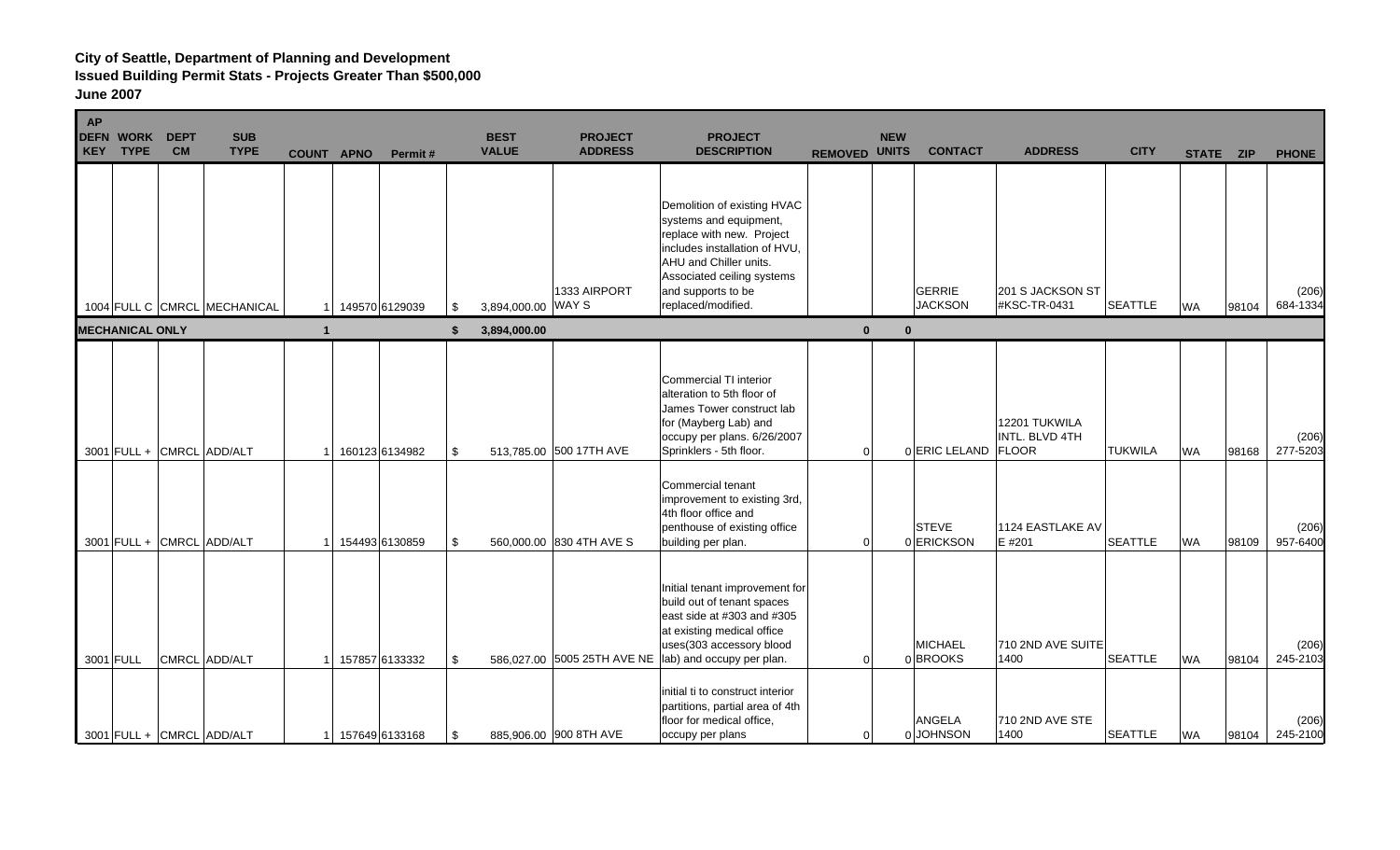| <b>AP</b><br><b>DEFN</b><br><b>KEY</b> | <b>WORK</b><br><b>TYPE</b> | <b>DEPT</b><br><b>CM</b> | <b>SUB</b><br><b>TYPE</b> | <b>COUNT APNO</b> | Permit#        |      | <b>BEST</b><br><b>VALUE</b> | <b>PROJECT</b><br><b>ADDRESS</b>        | <b>PROJECT</b><br><b>DESCRIPTION</b>                                                                                                                            | <b>REMOVED UNITS</b> | <b>NEW</b> | <b>CONTACT</b>                                     | <b>ADDRESS</b>                           | <b>CITY</b>                    | STATE ZIP |       | <b>PHONE</b>      |
|----------------------------------------|----------------------------|--------------------------|---------------------------|-------------------|----------------|------|-----------------------------|-----------------------------------------|-----------------------------------------------------------------------------------------------------------------------------------------------------------------|----------------------|------------|----------------------------------------------------|------------------------------------------|--------------------------------|-----------|-------|-------------------|
|                                        | 3001 FULL C CMRCL ADD/ALT  |                          |                           |                   | 146993 6127125 | \$   |                             | 1,200,000.00 614 18TH AVE E             | Substantial alteration and<br>seismic upgrade to a 3-story<br>transitional women's center<br>per plans.                                                         | $\Omega$             |            | <b>THOMAS</b><br>0 JOHNSON                         | 1100 UNIVERSITY<br><b>STREET APT 10D</b> | <b>SEATTLE</b>                 | <b>WA</b> | 98101 | (206)<br>351-1870 |
|                                        | 3001 FULL + CMRCL ADD/ALT  |                          |                           |                   | 158517 6133825 | \$   | 1,214,659.00 AVE E          | 825 EASTLAKE                            | Initial TI - portion of third<br>floor - alteration to construct<br>medical office per plans.                                                                   | $\Omega$             |            | 0 DAVID NEAL                                       | 925 4TH AV #2400                         | <b>SEATTLE</b>                 | <b>WA</b> | 98104 | (206)<br>521-3479 |
|                                        | 3001 FULL + CMRCL ADD/ALT  |                          |                           |                   | 163794 6137626 | \$   |                             | 1,392,776.00 528 17TH AVE               | Interior alteration 5th floor<br>(NE corner) 1910 building<br>existing medical office per<br>plans.                                                             | $\Omega$             |            | <b>CHRIS</b><br>0 COOPER                           | 1420 5TH AVE<br>#2400                    | <b>SEATTLE</b>                 | <b>WA</b> | 98101 | (206)<br>623-4646 |
|                                        | 3001 FULL                  |                          | CMRCL ADD/ALT             |                   | 148500 6128216 | \$   |                             | 1,500,000.00 500 17TH AVE               | T.I for new tenant<br>offices/exam rooms facilities<br>and bathrooms install at NE<br>4th floor of existing medical<br>offices use (James Tower),<br>per plans. | $\Omega$             |            | <b>DEBORAH</b><br>0 HART                           | 1345 GULF ROAD                           | <b>POINT</b><br><b>ROBERTS</b> | <b>WA</b> | 98281 | (360)<br>374-0833 |
|                                        | 3001 FULL C CMRCL ADD/ALT  |                          |                           |                   | 146246 6126564 | \$   |                             | 1,611,500.00 1124 COLUMBIA ST per plan. | Alterations and renovation to<br>existing office / lab space,<br>first and second floors of the<br>Seattle Life Sciences bldg,                                  | $\Omega$             |            | <b>DANA</b><br>0 FORFYLOW                          | 109 BELL ST                              | <b>SEATTLE</b>                 | <b>WA</b> | 98121 | (206)<br>443-0494 |
|                                        | 3001 FULL                  |                          | CMRCL ADD/ALT             |                   | 156327 6132255 | - \$ | 1,900,000.00 ST             | 410 W HARRISON                          | Tenant improvement to<br>offices and laboratories on<br>3rd floor for "Are-seattle No.<br>10,LLC" per plan.                                                     | $\Omega$             |            | <b>RYAN</b><br><b>HARASIMOWI</b><br>0 <sub>C</sub> | 109 BELL ST                              | <b>SEATTLE</b>                 | <b>WA</b> | 98121 | (206)<br>443-0494 |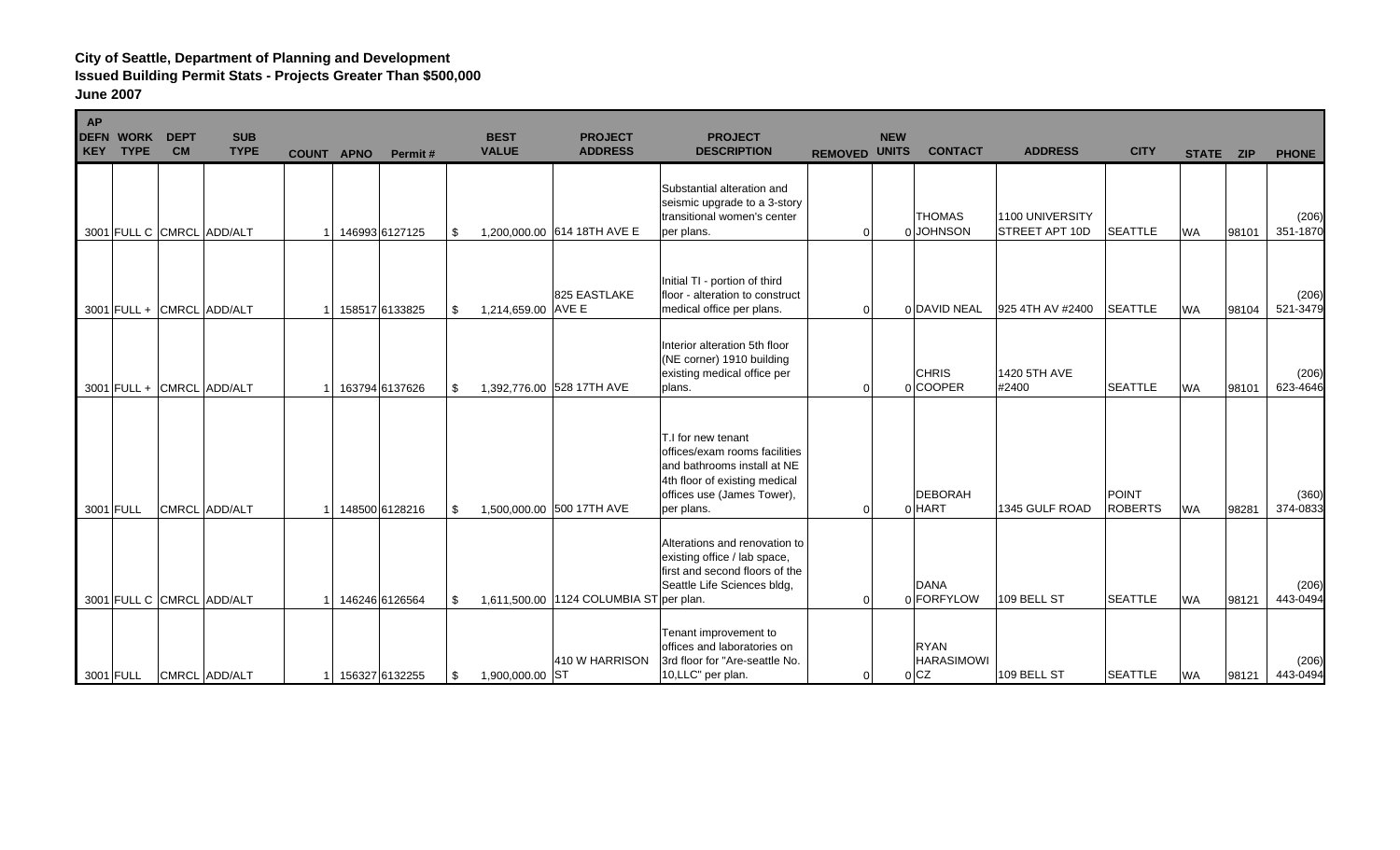| <b>AP</b><br><b>DEFN</b><br><b>KEY</b> | <b>WORK</b><br><b>TYPE</b> | <b>DEPT</b><br><b>CM</b> | <b>SUB</b><br><b>TYPE</b> | <b>COUNT APNO</b> | Permit#          |     | <b>BEST</b><br><b>VALUE</b> | <b>PROJECT</b><br><b>ADDRESS</b> | <b>PROJECT</b><br><b>DESCRIPTION</b>                                                                                                                                                     | <b>REMOVED UNITS</b> | <b>NEW</b> | <b>CONTACT</b>              | <b>ADDRESS</b>                                | <b>CITY</b>          | STATE ZIP |       | <b>PHONE</b>      |
|----------------------------------------|----------------------------|--------------------------|---------------------------|-------------------|------------------|-----|-----------------------------|----------------------------------|------------------------------------------------------------------------------------------------------------------------------------------------------------------------------------------|----------------------|------------|-----------------------------|-----------------------------------------------|----------------------|-----------|-------|-------------------|
|                                        |                            |                          | 3001 FULL C CMRCL ADD/ALT |                   | 87918 6084898    | \$  | 8,993,116.00 AVE S          | 589 OCCIDENTAL                   | Alter existing 2-story building<br>(Substantial Alteration),<br>construct 5-story addition as<br>mixed use<br>(retail/apartment/live-<br>work/principal parking) and<br>occupy per plan. | $\overline{0}$       |            | <b>KRISTA</b><br>66 APPLEBY | 2124 THIRD<br><b>AVENUE SUITE 200 SEATTLE</b> |                      | <b>WA</b> | 98121 | (206)<br>448-7580 |
|                                        | $3001$ FULL + INST         |                          | ADD/ALT                   |                   | 168691 6141240   | \$  |                             | 500,000.00 901 12TH AVE          | Tenant improvements of<br>existing classroom/office/hall<br>spaces basement of Xavier<br>Hall Seattle University per<br>plan.                                                            | $\Omega$             |            | <b>CRAIG</b><br>0BELCHER    | <b>26456 MARINE</b><br>VIEW DR S              | <b>DES MOINES WA</b> |           | 98198 | (206)<br>295-0613 |
|                                        | $3001$ FULL + INST         |                          | ADD/ALT                   |                   | 160984 6065625   | \$  |                             | 1,551,000.00 901 12TH AVE        | Interior alterations to 4th,<br>5th, & 6th floor of existing<br>classroom/office/lab building.<br>(Bannan Hall Building) per<br>plan.                                                    | $\Omega$             |            | <b>CRAIG</b><br>0 BELCHER   | <b>26456 MARINE</b><br><b>VIEW DR S</b>       | <b>DES MOINES WA</b> |           | 98198 | (206)<br>295-0613 |
|                                        | 3001 FULL C INST           |                          | ADD/ALT                   |                   | 155039 6131263   | -\$ | 2,604,960.00                | 1020 E<br>JEFFERSON ST           | Interior alterations to<br>establish use from nursing<br>home to dormitory,<br>classrooms and associated<br>offices and mechanical<br>included - occupy per plans.                       | $\Omega$             |            | <b>JOHN</b><br>2 KENNEDY    | 1429 12TH AVE<br><b>SUITE C</b>               | <b>SEATTLE</b>       | <b>WA</b> | 98122 | (206)<br>905-4828 |
|                                        | <b>COMMERCIAL ADD ALT</b>  |                          |                           | 14                |                  |     | 25,013,729.00               |                                  |                                                                                                                                                                                          | $\mathbf{0}$         | 68         |                             |                                               |                      |           |       |                   |
|                                        | 3001 FULL C CMRCL NEW      |                          |                           |                   | 1 131804 6116059 | -\$ |                             | 731,807.00 4115 4TH AVE S        | Construct one-story<br>commercial building and<br>grade, pave and stripe site<br>for new parking, all per<br>plans.                                                                      | $\overline{0}$       |            | <b>JOHN</b><br>0 SERKLAND   | 5220 ROOSEVELT<br>WAY NE                      | <b>SEATTLE</b>       | <b>WA</b> | 98105 | (206)<br>523-5519 |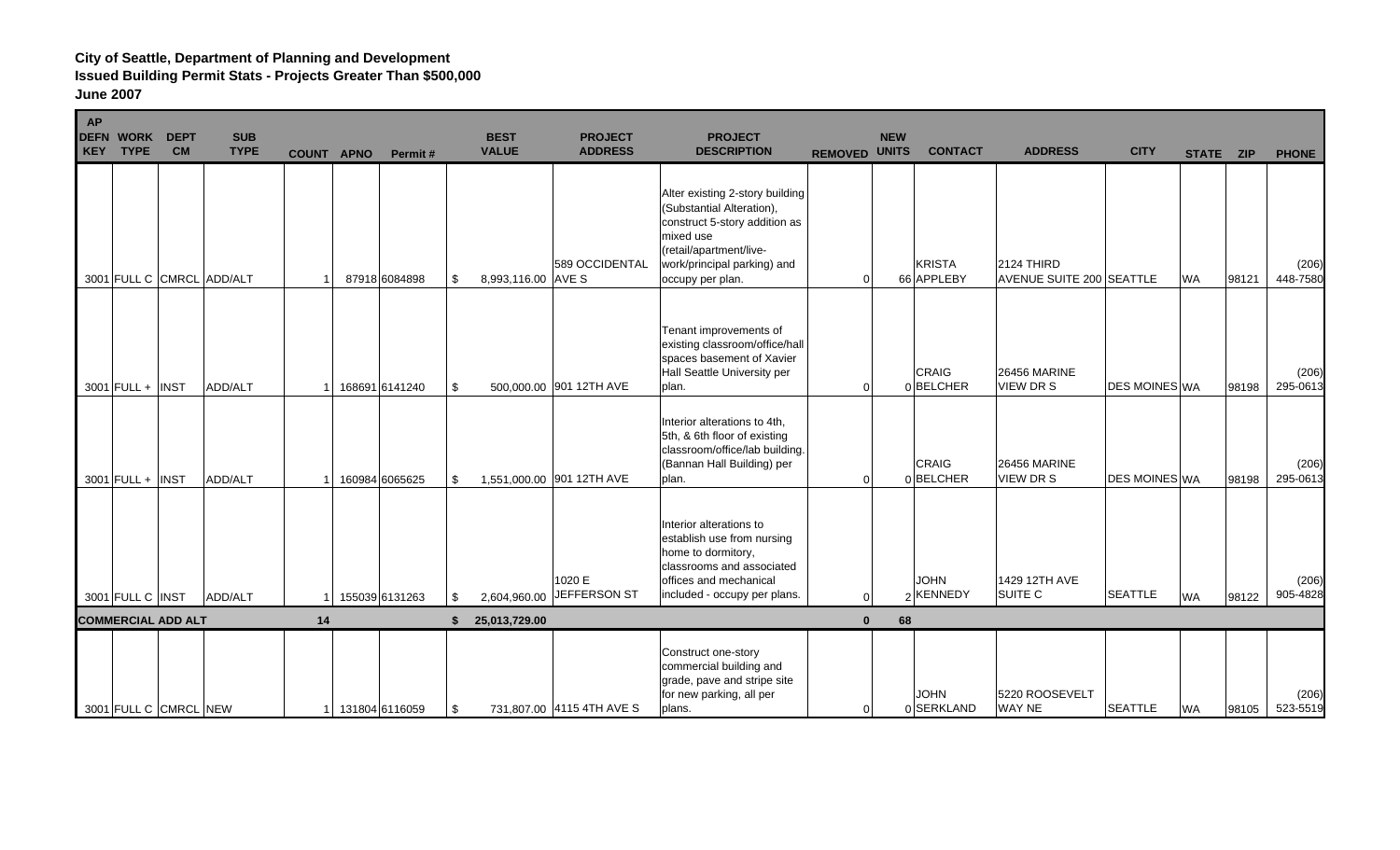| <b>AP</b><br><b>DEFN</b><br><b>WORK</b><br><b>KEY</b><br><b>TYPE</b> | <b>DEPT</b><br><b>CM</b> | <b>SUB</b><br><b>TYPE</b> | <b>COUNT APNO</b> | Permit#        | <b>BEST</b><br><b>VALUE</b>      | <b>PROJECT</b><br><b>ADDRESS</b>      | <b>PROJECT</b><br><b>DESCRIPTION</b>                                                                                                                                                                                          | <b>REMOVED UNITS</b> | <b>NEW</b> | <b>CONTACT</b>           | <b>ADDRESS</b>                          | <b>CITY</b>          | STATE ZIP |       | <b>PHONE</b>      |
|----------------------------------------------------------------------|--------------------------|---------------------------|-------------------|----------------|----------------------------------|---------------------------------------|-------------------------------------------------------------------------------------------------------------------------------------------------------------------------------------------------------------------------------|----------------------|------------|--------------------------|-----------------------------------------|----------------------|-----------|-------|-------------------|
| 3001 FULL C CMRCL NEW                                                |                          |                           |                   | 100809 6093800 | \$                               | 811,908.00 100 TAYLOR AVE N primary). | Phase I of III, shoring and<br>excavation only for<br>construction of a 6-story<br>mixed use structure, per<br>plans (review and processing<br>for (2) a/p#s under #6093603                                                   | $\Omega$             |            | <b>CRAIG</b><br>0BELCHER | <b>26456 MARINE</b><br>VIEW DR S        | <b>DES MOINES WA</b> |           | 98198 | (206)<br>295-0613 |
| 3001 FULL C CMRCL NEW                                                |                          |                           |                   | 124719 6111063 | \$                               | 2,500,000.00 5117 13TH AVE S          | Establish indoor participant<br>sport and construct 1 story<br>gymnasium and occupy per<br>plan                                                                                                                               | $\Omega$             |            | 0 DANIEL MILES SUITE 5-3 | 1518 1ST AVE S,                         | <b>SEATTLE</b>       | WA        | 98134 | (206)<br>935-2720 |
| 3001 FULL C CMRCL NEW                                                |                          |                           |                   | 85120 6082966  | \$                               | 18,000,000.00 301 NE 103RD ST         | Phase II of III for<br>construction of a mixed<br>occupancy structure<br>(Foundation and sub-<br>structure (together with<br>mechanical ventilation of<br>garage) only this permit -<br>Parcel X of SP#2503971),<br>per plans | $\Omega$             |            | 0 RICHARD LOO #420       | 2025 FIRST AVE                          | <b>SEATTLE</b>       | <b>WA</b> | 98121 | (206)<br>727-2389 |
| 3001 FULL C CMRCL NEW                                                |                          |                           |                   | 109977 6100450 | \$<br>18,180,137.00 AVE E        | 1100 EASTLAKE                         | Phase 3 of 3 - Construct new<br>5-story office/retail building<br>with underground parking<br>and occupy per plan<br>(Architectural +<br>Superstructure + Mechanical<br>this permit).                                         | $\Omega$             |            | JODI<br>0 PATTERSON      | <b>26456 MARINE</b><br><b>VIEW DR S</b> | <b>DES MOINES WA</b> |           | 98198 | (425)<br>681-4718 |
| 3001 FULL C CMRCL NEW                                                |                          |                           |                   | 89535 6085991  | \$<br>21,000,000.00 1918 4TH AVE |                                       | Phase III of IV, Structural<br>Frame for construction of a<br>32-story high-rise consisting<br>of Condos, below-grade<br>parking, and street level<br>Retail per plan.                                                        | $\overline{0}$       |            | $0$ GREG KRAPE #500      | 1110 112TH AV NE                        | <b>BELLEVUE</b>      | <b>WA</b> | 98004 | (425)<br>463-1411 |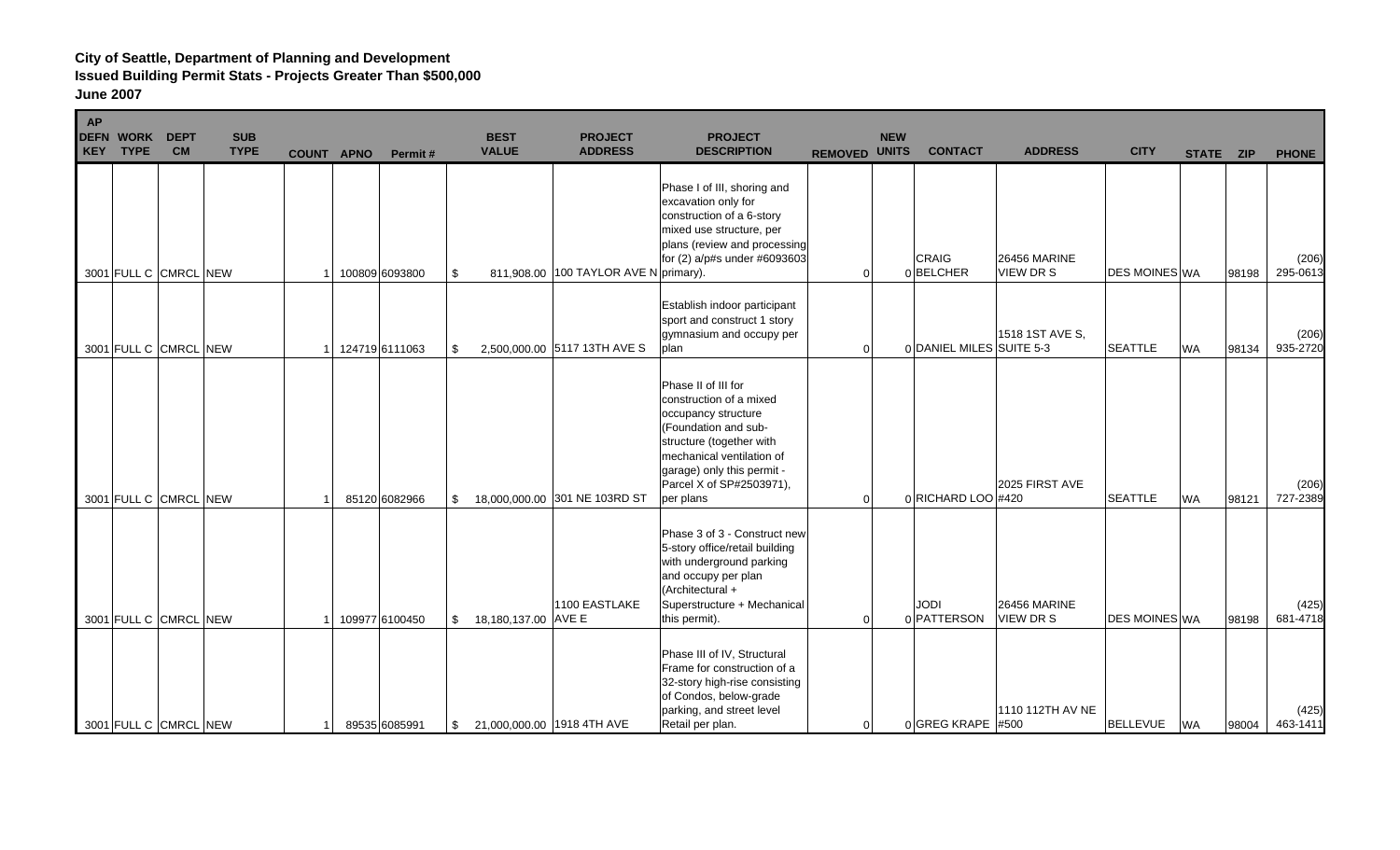| <b>AP</b><br><b>DEFN</b><br><b>KEY</b> | <b>WORK</b><br><b>TYPE</b>                | <b>DEPT</b><br><b>CM</b> | <b>SUB</b><br><b>TYPE</b> | <b>COUNT APNO</b> | Permit#        |          | <b>BEST</b><br><b>VALUE</b>     | <b>PROJECT</b><br><b>ADDRESS</b> | <b>PROJECT</b><br><b>DESCRIPTION</b>                                                                                                                                                                                                  |                          | <b>NEW</b><br><b>REMOVED UNITS</b> | <b>CONTACT</b>                  | <b>ADDRESS</b>                       | <b>CITY</b>    | STATE ZIP |       | <b>PHONE</b>      |
|----------------------------------------|-------------------------------------------|--------------------------|---------------------------|-------------------|----------------|----------|---------------------------------|----------------------------------|---------------------------------------------------------------------------------------------------------------------------------------------------------------------------------------------------------------------------------------|--------------------------|------------------------------------|---------------------------------|--------------------------------------|----------------|-----------|-------|-------------------|
|                                        | 3001 FULL C INST<br><b>COMMERCIAL NEW</b> |                          | <b>NEW</b>                | $\overline{7}$    | 137152 6119957 | \$<br>\$ | 3,808,123.00 S<br>65,031,975.00 | 8825 RAINIER AVE                 | <b>Establish use and construct</b><br>public high school and<br>occupy per plan. Project<br>includes grading, Existing<br>community center (Rainier<br>Beach) to remain.                                                              | $\Omega$<br>$\mathbf{0}$ |                                    | <b>MARTHA</b><br>0TURNBULL      | 1011 WESTERN<br><b>AVE 706</b>       | <b>SEATTLE</b> | <b>WA</b> | 98104 | (206)<br>254-7948 |
|                                        |                                           |                          |                           |                   |                |          |                                 |                                  |                                                                                                                                                                                                                                       |                          |                                    |                                 |                                      |                |           |       |                   |
|                                        | 3001 FIELD                                | <b>MF</b>                | ADD/ALT                   |                   | 169828 6132805 | \$       | 500,000.00 ST                   |                                  | Replace portions of siding<br>and majority of windows on<br>2421 SW TRENTON existing multi-family building<br>per subject to field inspection                                                                                         |                          |                                    | <b>DAPHNE</b><br><b>TOMCHAK</b> | 1927 POST ALLEY                      | <b>SEATTLE</b> | <b>WA</b> | 98101 | (206)<br>957-9800 |
| 3001 FULL                              |                                           | MF                       | ADD/ALT                   |                   | 164088 6137807 | \$       | 682,805.00 ST                   | 1167 REPUBLICAN                  | Moisture damage repair to<br>existing apartment building<br>including siding, sheathing<br>and window replacement for<br>southern portion of building<br>per plan.                                                                    | $\overline{0}$           |                                    | 0 PETER RYAN                    | 83 S KING ST STE<br>600              | <b>SEATTLE</b> | <b>WA</b> | 98104 | (206)<br>622-1441 |
| 3001 FULL                              |                                           | <b>MF</b>                | ADD/ALT                   |                   | 114848 6104017 | \$       |                                 | 850,000.00 2614 4TH AVE          | Replace residential unit<br>windows with new steel<br>reinforced vinyl windows;<br>replace window wall panels<br>with new insulated steel stud<br>walls for east and west<br>facade walls of existing<br>apartment building per plan. | $\Omega$                 |                                    | 0 ED TANAKA                     | PO BOX 19028                         | <b>SEATTLE</b> | <b>WA</b> | 98109 | (206)<br>615-3523 |
| 3001 FULL                              |                                           | MF                       | <b>ADD/ALT</b>            |                   | 144492 6125301 | -\$      |                                 | 850,000.00 2230 NW 59TH ST       | Interior and exterior<br>alterations. add canopy, add<br>a unit to existing multi family<br>structure, occupy per plan                                                                                                                | $\overline{0}$           |                                    | RANDALL<br>1 ALBERDA            | 2401 ELLIOTT AVE<br><b>SUITE 100</b> | <b>SEATTLE</b> | <b>WA</b> | 98121 | (206)<br>587-3797 |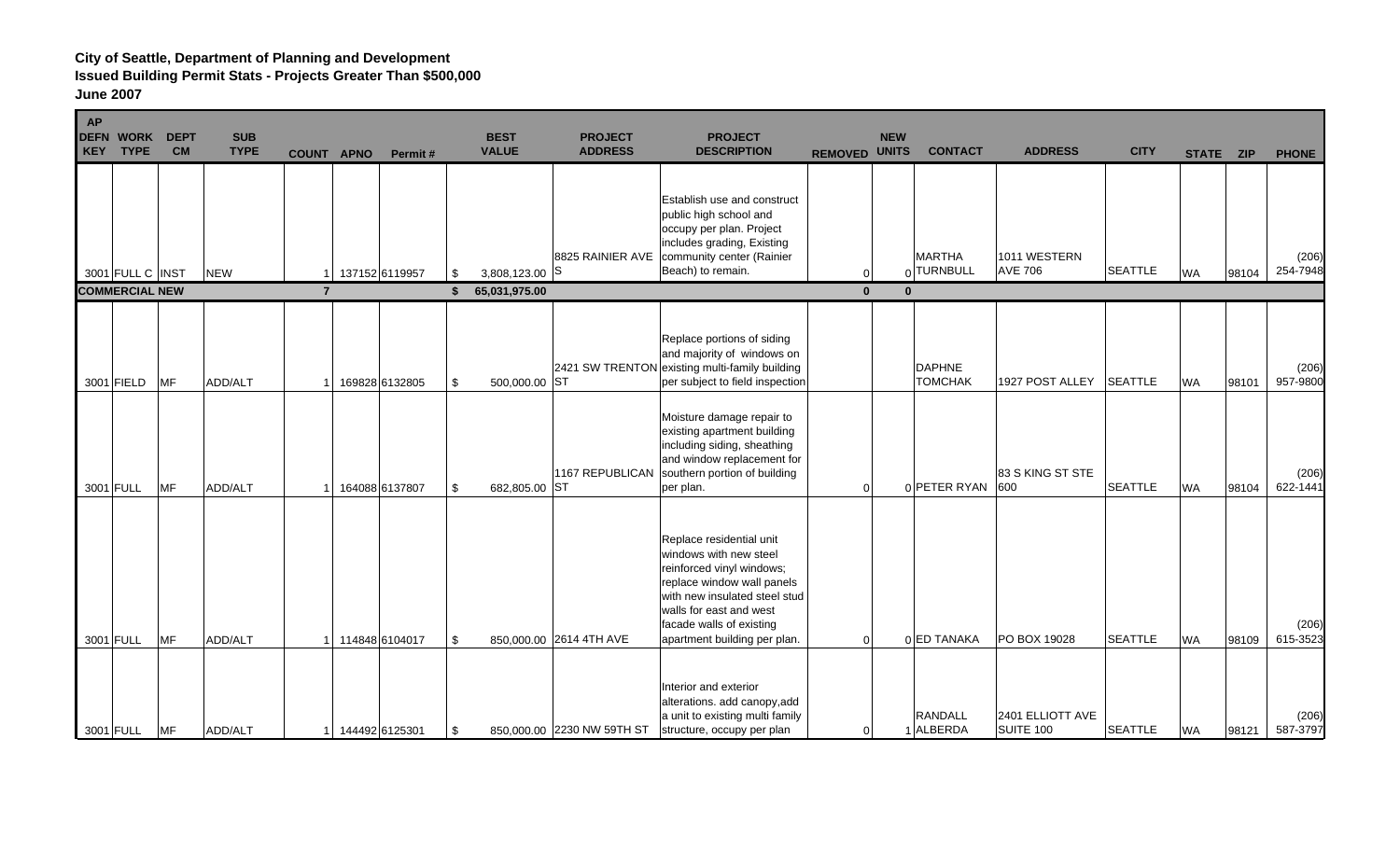| <b>AP</b><br><b>DEFN</b><br><b>WORK</b><br><b>TYPE</b><br><b>KEY</b> | <b>DEPT</b><br><b>CM</b> | <b>SUB</b><br><b>TYPE</b> | <b>COUNT APNO</b> | Permit#        | <b>BEST</b><br><b>VALUE</b> | <b>PROJECT</b><br><b>ADDRESS</b>   | <b>PROJECT</b><br><b>DESCRIPTION</b>                                                                                                                                    | <b>REMOVED UNITS</b> | <b>NEW</b>     | <b>CONTACT</b>                | <b>ADDRESS</b>                      | <b>CITY</b>     | STATE ZIP |       | <b>PHONE</b>      |
|----------------------------------------------------------------------|--------------------------|---------------------------|-------------------|----------------|-----------------------------|------------------------------------|-------------------------------------------------------------------------------------------------------------------------------------------------------------------------|----------------------|----------------|-------------------------------|-------------------------------------|-----------------|-----------|-------|-------------------|
| $3001$ FULL + MF                                                     |                          | ADD/ALT                   |                   | 144495 6125304 | \$                          | 850,000.00 2251 NW 59TH ST         | Alter existing apartment<br>building and add one new<br>dwelling unit per "Add a Unit<br>Ordinance"and occupy, per<br>plans.                                            | 0                    |                | <b>RANDALL</b><br>1 ALBERDA   | 5223 KENSINGTON<br><b>PLN</b>       | <b>SEATTLE</b>  | <b>WA</b> | 98103 | (206)<br>587-3797 |
| 3001 FIELD MF                                                        |                          | ADD/ALT                   |                   | 166780 6139838 | \$                          | 1,000,000.00 2805 NE 125TH ST      | Exterior envelope repairs to<br>Lakehurst Condominiums,<br>per plans and subject to field<br>inspection.                                                                |                      |                | <b>JAMES</b><br><b>PEBLES</b> | 2375 130 AVE NE<br><b>SUITE 200</b> | <b>BELLEVUE</b> | <b>WA</b> | 98005 | (425)<br>284-4040 |
| <b>MULTIFAMILY ADD ALT</b>                                           |                          |                           | 6                 |                | 4,732,805.00                |                                    |                                                                                                                                                                         | $\mathbf{0}$         | $\overline{2}$ |                               |                                     |                 |           |       |                   |
| 3001 FULL C CMRCL NEW                                                |                          |                           |                   | 85344 6083126  | \$<br>3,003,309.00          | 3815 WOODLAND<br><b>PARK AVE N</b> | Construct new 32-unit mixed<br>use bldg occupy per plan (1<br>bldg total).(MUP 9905287)                                                                                 | $\Omega$             |                |                               | 32 BILL WALKER P.O. BOX 1492        | <b>EDMONDS</b>  | <b>WA</b> | 98020 | (425)<br>765-0665 |
| 3001 FULL C CMRCL NEW                                                |                          |                           |                   | 86667 6084041  | \$<br>9,373,200.00          | 5450 LEARY AVE<br><b>NW</b>        | Phase II of II for construction<br>of a mixed occupancy<br>structure (general retail &<br>apartments)/Building Frame<br>& Architectural Completion/<br>Occupy per plans | $\Omega$             |                | <b>SCOTT</b><br>109 BREWER    | 1380 112TH AVE NE<br>#307           | <b>BELLEVUE</b> | <b>WA</b> | 98004 | (425)<br>462-0700 |
| 3001 FULL C MF                                                       |                          | <b>NEW</b>                |                   | 128225 6113533 | \$<br>505,290.00 NW         | 8712 MARY AVE                      | Construct new 3-story<br>townhouse structures (East<br>building) with attached<br>garages and decks per plan<br>(Review and processing for 2<br>A/P's under 6113533).   | $\Omega$             |                | <b>MOIRA</b><br>3 HAUGHIAN    | P O BOX 99486                       | <b>SEATTLE</b>  | <b>WA</b> | 98139 | (206)<br>282-7990 |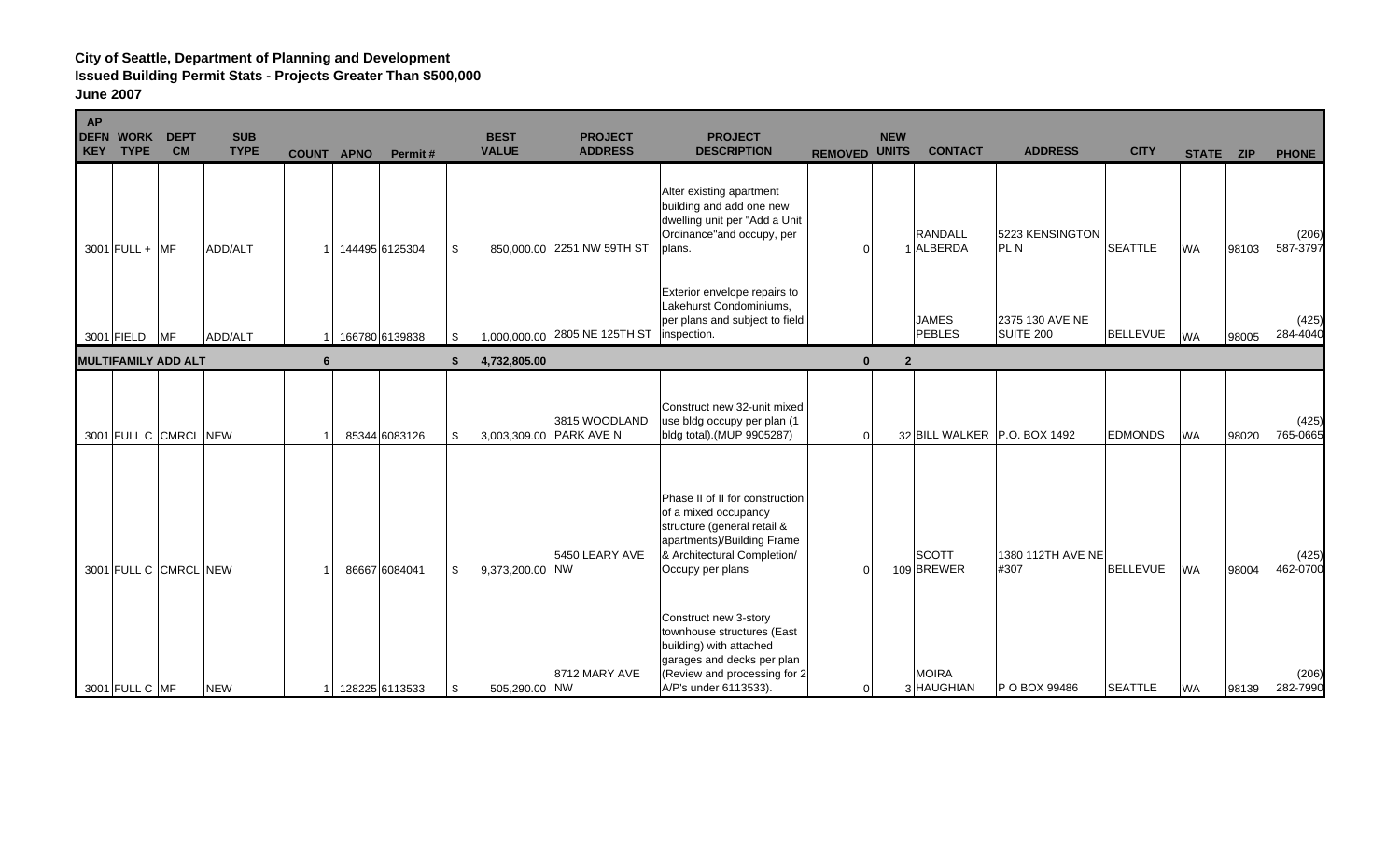| <b>AP</b><br>KEY | <b>DEFN WORK</b><br><b>TYPE</b> | <b>DEPT</b><br><b>CM</b> | <b>SUB</b><br><b>TYPE</b> | <b>COUNT APNO</b> | Permit#        |      | <b>BEST</b><br><b>VALUE</b> | <b>PROJECT</b><br><b>ADDRESS</b> | <b>PROJECT</b><br><b>DESCRIPTION</b>                                                                                                                                                                                                          | <b>REMOVED UNITS</b> | <b>NEW</b> | <b>CONTACT</b>             | <b>ADDRESS</b>                      | <b>CITY</b>    | STATE ZIP |       | <b>PHONE</b>      |
|------------------|---------------------------------|--------------------------|---------------------------|-------------------|----------------|------|-----------------------------|----------------------------------|-----------------------------------------------------------------------------------------------------------------------------------------------------------------------------------------------------------------------------------------------|----------------------|------------|----------------------------|-------------------------------------|----------------|-----------|-------|-------------------|
|                  | 3001 FULL C MF                  |                          | <b>NEW</b>                |                   | 133323 6117162 | \$   |                             | 508,826.00 767 N 74TH ST         | <b>ESTABLISH USE AS</b><br>TOWNHOUSES,<br>CONSTRUCT 3-UNIT<br><b>TOWNHOUSE AND</b><br><b>OCCUPY PER PLANS</b>                                                                                                                                 | $\Omega$             |            |                            | 3 GREG BRANT 9221 10TH AV SW        | <b>SEATTLE</b> | <b>WA</b> | 98106 | (206)<br>767-1985 |
|                  | 3001 FULL C MF                  |                          | <b>NEW</b>                |                   | 124507 6110896 | -\$  | 571,508.00                  | 1710 SW BARTON<br><b>ST</b>      | Establish use for a multi-<br>family structure<br>(townhouses) and construct<br>a new 5-unit townhouse with<br>one attached garage and (4)<br>surface parking spaces and<br>occupy, per plans.                                                | $\Omega$             |            |                            | 5 BRITTANI ARD PO BOX 99486         | <b>SEATTLE</b> | <b>WA</b> | 98139 | (206)<br>282-7990 |
|                  | 3001 FULL C MF                  |                          | <b>NEW</b>                |                   | 139855 6121938 | -\$  |                             | 600,450.00 5412 6TH AVE NW plan. | Establish use as apartments<br>and live/work; construct<br>(3) apartments and (1) live<br>work unit and occupy per                                                                                                                            | $\Omega$             |            |                            | 3 IAN WITHERS 3607 1ST AVE NW       | <b>SEATTLE</b> | <b>WA</b> | 98107 | (206)<br>367-1382 |
|                  | 3001 FULL C MF                  |                          | <b>NEW</b>                |                   | 92328 6087863  | - \$ | 1,200,000.00 AVE E          | 1520 EASTLAKE                    | Phase I of II for Construction<br>of a six story, 199 unit<br>residential building with<br>5,400 sq.ft. of ground floor<br>retail. Parking for 262<br>vehicles will be located<br>below grade/Shoring,<br>Excavation, Foundation &<br>Garage. | 0                    |            | <b>STEVE</b><br>0 MCDONALD | 1201 ALASKAN<br><b>WAY, STE 200</b> | <b>SEATTLE</b> | <b>WA</b> | 98101 | (206)<br>623-3344 |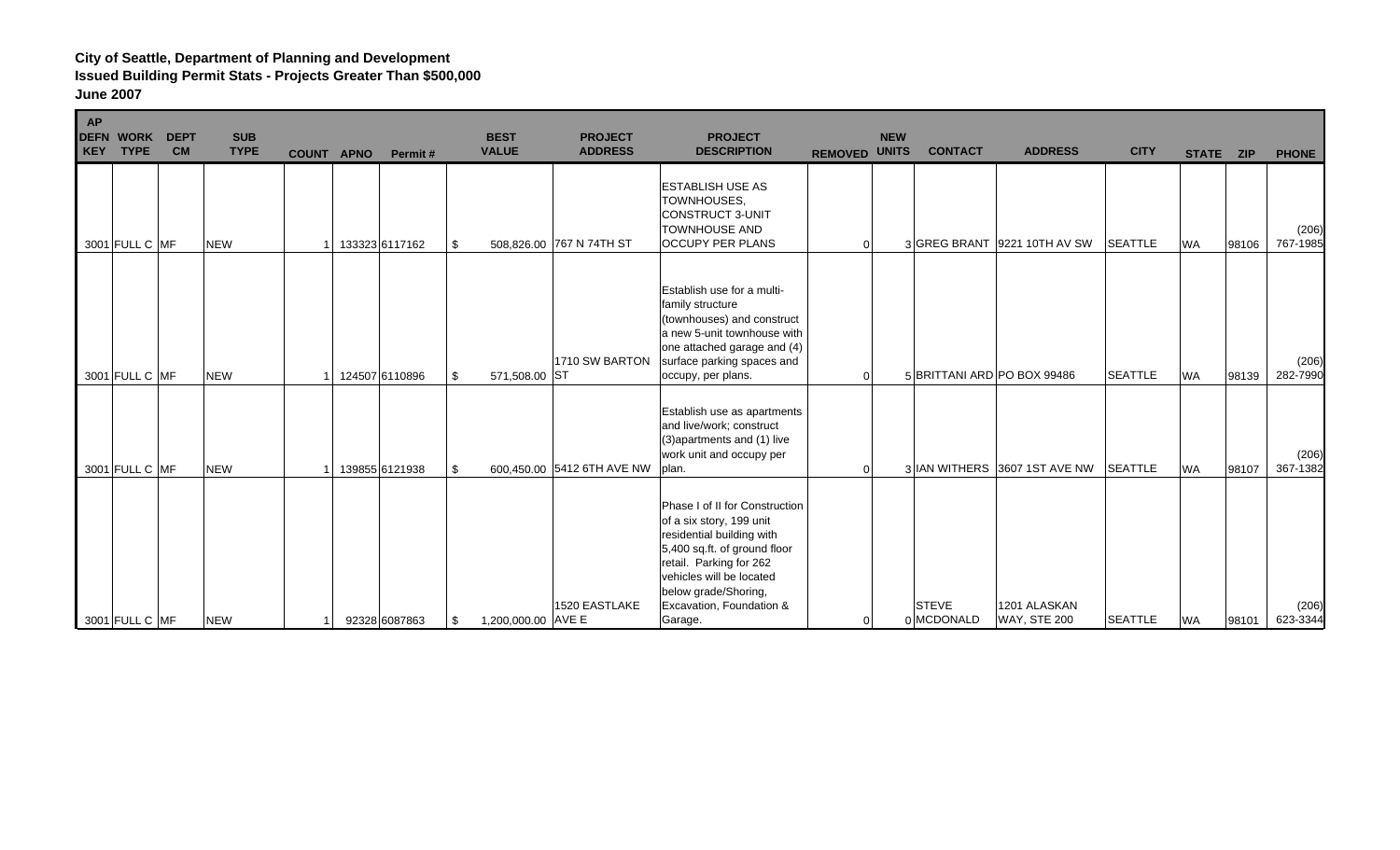| <b>AP</b><br><b>DEFN</b><br><b>KEY</b> | <b>WORK</b><br><b>TYPE</b> | <b>DEPT</b><br><b>CM</b> | <b>SUB</b><br><b>TYPE</b> | COUNT APNO | Permit#        |     | <b>BEST</b><br><b>VALUE</b> | <b>PROJECT</b><br><b>ADDRESS</b> | <b>PROJECT</b><br><b>DESCRIPTION</b>                                                                                                                                                                                               | <b>REMOVED UNITS</b> |                | <b>NEW</b> | <b>CONTACT</b>              | <b>ADDRESS</b>                   | <b>CITY</b>          | STATE ZIP |       | <b>PHONE</b>      |
|----------------------------------------|----------------------------|--------------------------|---------------------------|------------|----------------|-----|-----------------------------|----------------------------------|------------------------------------------------------------------------------------------------------------------------------------------------------------------------------------------------------------------------------------|----------------------|----------------|------------|-----------------------------|----------------------------------|----------------------|-----------|-------|-------------------|
|                                        | 3001 FULL C MF             |                          | <b>NEW</b>                |            | 113395 6102969 | \$  | 9,251,152.00 ST             | 1500 E MADISON                   | Phase II of II for construction<br>of a mixed occupancy<br>structure/Retail, residential,<br>below-grade<br>parking/Foundation,<br>Strucutural & Architectural<br>completion/ occupy per<br>plans                                  |                      | $\overline{0}$ |            | <b>LAURA</b><br>80 BACHMAN  | 2003 WESTERN AV<br>300           | <b>SEATTLE</b>       | <b>WA</b> | 98121 | (206)<br>728-1912 |
|                                        | 3001 FULL C MF             |                          | <b>NEW</b>                |            | 95055 6089759  | \$  | 28,275,255.00               | 507 NE<br>NORTHGATE WAY          | Phase 2 of 2 - Construction<br>of a six story, 163 unit<br>apartment building with<br>ground floor retail. Below<br>grade parking for 347<br>vehicles/ Building Structural<br>& Architectural completion/<br>Occupy per plans      |                      | $\Omega$       |            | <b>CRAIG</b><br>163 BELCHER | <b>26456 MARINE</b><br>VIEW DR S | DES MOINES WA        |           | 98198 | (206)<br>295-0613 |
|                                        | 3001 FULL C MF             |                          | <b>NEW</b>                |            | 100462 6093567 | \$  | 36,758,295.00 AVE N         | 120 WESTLAKE                     | Phase 3 of 3 for<br>Construction of a 11-story<br>high-rise mixed use structure<br>w/3-story underground<br>parking plus associated<br>grading + site improvements<br>/ Architectural + Structural /<br>build and occupy per plan. |                      | $\Omega$       |            | JODI<br>208 PATTERSON       | <b>26456 MARINE</b><br>VIEW DR S | <b>DES MOINES WA</b> |           | 98198 | (425)<br>681-4718 |
|                                        | <b>MULTIFAMILY NEW</b>     |                          |                           | 10         |                | \$. | 90,047,285.00               |                                  |                                                                                                                                                                                                                                    |                      | $\mathbf{0}$   | 606        |                             |                                  |                      |           |       |                   |
|                                        | 3001 FIELD SF/D            |                          | ADD/ALT                   |            | 169199 6141625 | \$  | 500,000.00 DR E             | 1920 BLENHEIM                    | Interior alterations to single<br>family residence. New<br>window package, remove<br>chimney and reframe dormer<br>per site plan and subject to<br>field inspection.                                                               |                      |                |            | ANNE ADAMS SUITE 200        | 2400 N 45TH ST                   | <b>SEATTLE</b>       | <b>WA</b> | 98103 | (206)<br>728-9500 |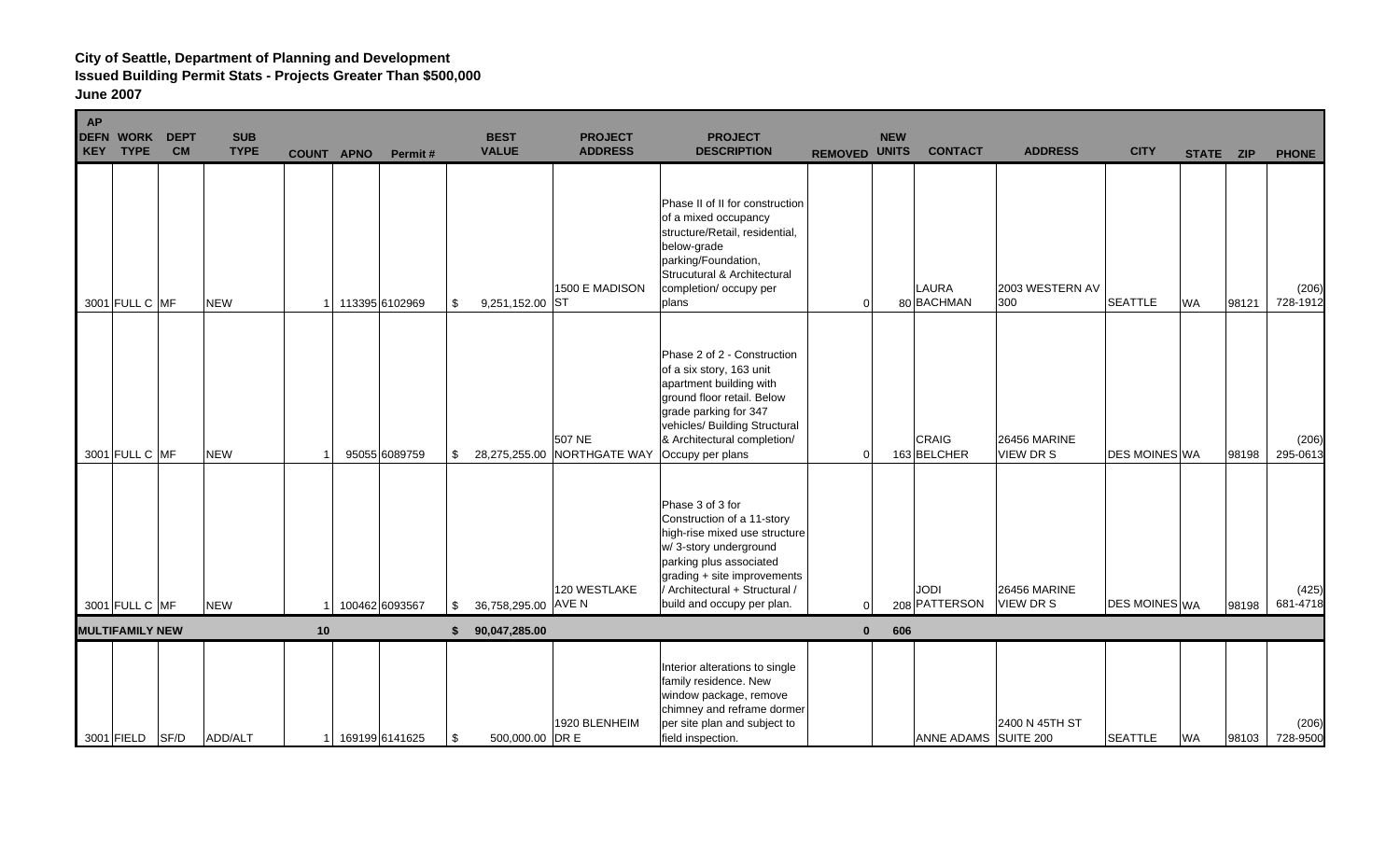| AP<br><b>DEFN WORK</b><br><b>TYPE</b><br><b>KEY</b> | <b>DEPT</b><br><b>CM</b> | <b>SUB</b><br><b>TYPE</b> | COUNT APNO | Permit#        | <b>BEST</b><br><b>VALUE</b> | <b>PROJECT</b><br><b>ADDRESS</b> | <b>PROJECT</b><br><b>DESCRIPTION</b>                                                                                                                                                                                                                                              | <b>REMOVED UNITS</b> | <b>NEW</b>     | <b>CONTACT</b>               | <b>ADDRESS</b>                    | <b>CITY</b>    | STATE ZIP |       | <b>PHONE</b>      |
|-----------------------------------------------------|--------------------------|---------------------------|------------|----------------|-----------------------------|----------------------------------|-----------------------------------------------------------------------------------------------------------------------------------------------------------------------------------------------------------------------------------------------------------------------------------|----------------------|----------------|------------------------------|-----------------------------------|----------------|-----------|-------|-------------------|
| 3001 FULL C SF/D                                    |                          | ADD/ALT                   |            | 137013 6119840 | 522,626.00 SW<br>\$         |                                  | Construct addition and deck<br>at 2nd story;<br>remove, replace, and add to<br>1st floor deck at west side;<br>remove carport and<br>construct garage additions<br>and entry court at east side,<br>1967 SUNSET AVE and alter interior of single<br>family dwelling all per plan. | $\Omega$             |                | 0 JOSHUA MAY                 | 1011 SW<br>KLICKITAT WAY,<br>#102 | <b>SEATTE</b>  | <b>WA</b> | 98134 | (206)<br>623-6832 |
| 3001 FULL C SF/D                                    |                          | ADD/ALT                   |            | 140681 6122555 | \$                          | 528,359.00 2518 E HELEN ST       | Establish use for single<br>family residence, tear down<br>existing building (barn) to<br>basement level, modify<br>foundation and rebuild as<br>single family residence with<br>larger footprint and create an<br>accessory dwelling unit<br>(ADU) per plan.                     |                      |                | <b>RICHARD</b><br>2 FLOISAND | 1941 1ST AVE S<br>SUITE 2E        | <b>SEATTLE</b> | <b>WA</b> | 98134 | (206)<br>634-0136 |
| <b>SINGLE FAMILY ADD ALT</b>                        |                          |                           | 3          |                | 1,550,985.00                |                                  |                                                                                                                                                                                                                                                                                   | $\bf{0}$             | $\overline{2}$ |                              |                                   |                |           |       |                   |
| 3001 FULL C SF/D                                    |                          | <b>NEW</b>                |            | 67160 6066635  | 560,845.00 SW<br>\$         | 1114 SUNSET AVE                  | <b>Establish use and construct</b><br>new single family residence<br>and adding retaining<br>walls, stairs and walkway, all<br>per plans.                                                                                                                                         | $\overline{0}$       |                | 1 GUSTAVSON WY NE #211       | BILL & ELLIOT 12345 LAKE CITY     | <b>SEATTLE</b> | <b>WA</b> | 98125 | (425)<br>273-5846 |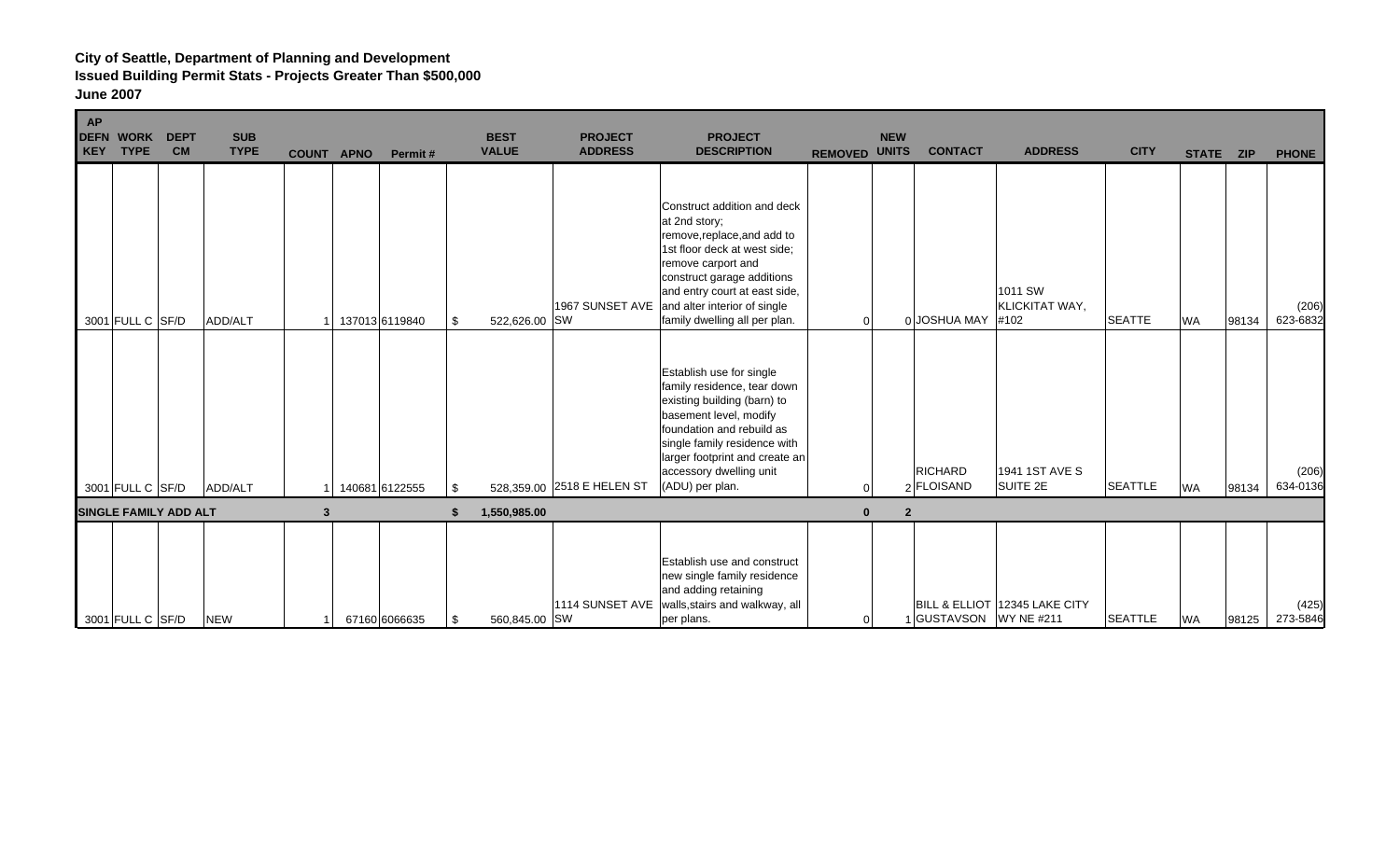| <b>AP</b><br>KEY | <b>DEFN WORK</b><br><b>TYPE</b> | <b>DEPT</b><br><b>CM</b> | <b>SUB</b><br><b>TYPE</b> | <b>COUNT APNO</b> | Permit#         |     | <b>BEST</b><br><b>VALUE</b> | <b>PROJECT</b><br><b>ADDRESS</b> | <b>PROJECT</b><br><b>DESCRIPTION</b>                                                                                                                                                              | <b>REMOVED UNITS</b> | <b>NEW</b> | <b>CONTACT</b>                 | <b>ADDRESS</b>                   | <b>CITY</b>          | STATE ZIP |       | <b>PHONE</b>      |
|------------------|---------------------------------|--------------------------|---------------------------|-------------------|-----------------|-----|-----------------------------|----------------------------------|---------------------------------------------------------------------------------------------------------------------------------------------------------------------------------------------------|----------------------|------------|--------------------------------|----------------------------------|----------------------|-----------|-------|-------------------|
|                  | 3001 FULL C SF/D                |                          | <b>NEW</b>                |                   | 155338 6131490  | -\$ |                             | 574,035.00 1510 37TH AVE E       | Establish use and construct<br>Single Family Dwelling and<br>accessory detached garage<br>per plans. Project includes<br>demolition of existing Single<br>Family Dwelling and<br>detached garage. | $\Omega$             |            | <b>BRUCE</b><br>1STOCK         | 109 BELL ST                      | <b>SEATTLE</b>       | <b>WA</b> | 98121 | (206)<br>443-0494 |
|                  | $3001$ FULL + SF/D              |                          | <b>NEW</b>                |                   | 134897 6118266  | \$  |                             | 580,000.00 108 NE 92ND ST        | Establish use as and<br>construct a new single family<br>dwelling with attached<br>garage, per plans.                                                                                             | $\Omega$             |            | 1 RICK GALVEZ NE               | 16821 122ND AVE.                 | <b>BOTHELL</b>       | <b>WA</b> | 98011 | (425)<br>485-1931 |
|                  | 3001 FULL C SF/D                |                          | <b>NEW</b>                |                   | 98621 6092269   | -\$ |                             | 918,646.00 4221 E LEE ST         | Establish use as Single<br>Family Residence and<br>Construct one family<br>dwelling per plans (reviews<br>and processing for 2 A/Ps<br>under 6092269)                                             | $\Omega$             |            | <b>JAMES</b><br>1 ROMANO       | 2925 FUHRMAN<br>AVE E            | <b>SEATTLE</b>       | <b>WA</b> | 98102 | (206)<br>329-4227 |
|                  | 3001 FULL C SF/D                |                          | <b>NEW</b>                |                   | 1 10500 6100839 | -\$ | 999,420.00 BLVD E           | 344 MCGILVRA                     | Construct new 4 story SFR<br>with basement garage per<br>plans.                                                                                                                                   | $\Omega$             |            | <b>MICHAEL</b><br>TROYER       | 2400 N 45TH ST                   | <b>SEATTLE</b>       | <b>WA</b> | 98103 | (206)<br>728-9500 |
|                  | <b>SINGLE FAMILY NEW</b>        |                          |                           | 5                 |                 |     | 3,632,946.00                |                                  |                                                                                                                                                                                                   | $\Omega$             |            |                                |                                  |                      |           |       |                   |
|                  |                                 |                          | 3003 FULL C CMRCL BLANKET |                   | 169338 6141739  | \$  |                             | 1,036,594.00 1301 5TH AVE        | <b>Blanket Permit for interior</b><br>non-structural alterations to<br>Floors 17-21.                                                                                                              |                      |            | CRAIG<br><b>BELCHER</b>        | <b>26456 MARINE</b><br>VIEW DR S | <b>DES MOINES WA</b> |           | 98198 | (206)<br>295-0613 |
|                  |                                 |                          | 3003 FULL C CMRCL BLANKET |                   | 148954 6128543  | \$  |                             | 1,311,040.00 1001 4TH AVE        | <b>Blanket Permit for interior</b><br>non-structural alterations to<br>the 47th floor Safeco<br>Insurance                                                                                         |                      |            | <b>BRIAN</b><br><b>IVERSON</b> | 1524 5TH AVE                     | <b>SEATTLE</b>       | <b>WA</b> | 98101 | (206)<br>654-2128 |